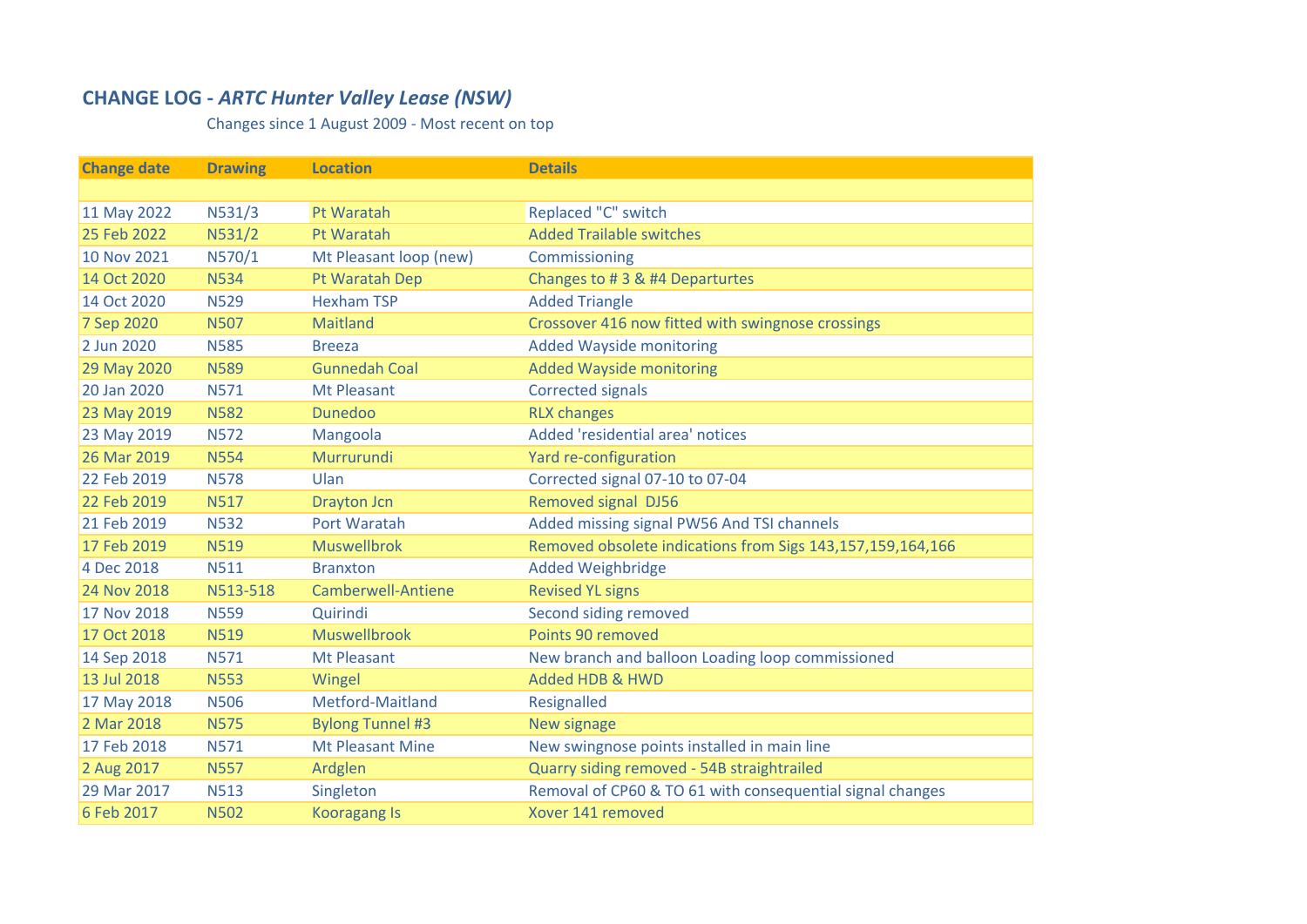| 6 Feb 2017  | <b>N595</b> | Narrabri                       | Fitzroy Rd RLX now Axle Counter                |
|-------------|-------------|--------------------------------|------------------------------------------------|
| 30 Jan 2017 | N588/9      | Gunnedah                       | Added 'residential area' notices               |
| 4 Dec 2016  | N596/7      | Penneys Rd & Moree             | Changes to ownership of siding facilities      |
| 17 Nov 2016 | N537-8      | <b>Kooragang Island</b>        | <b>Commissioning of Holding Roads A&amp;B</b>  |
| 16 Nov 2016 | <b>N502</b> | <b>Hanbury Junction</b>        | Corrected signal designations                  |
| 1 Oct 2016  | N554-560    | Murrurundi - Werris Creek      | <b>Detail updates</b>                          |
| 30 Sep 2016 | N572-N578   | <b>Ulan Line</b>               | Loop lengths updated                           |
| 25 Sep 2016 | <b>N586</b> | <b>Nea</b>                     | <b>Location deledted</b>                       |
| 17 Jun 2016 | N592-598    | <b>North Star Line</b>         | <b>Board measurements added</b>                |
| 31 May 2016 | <b>N572</b> | Mangoola                       | <b>Active RLX 613 commissioned</b>             |
| 27 May 2016 | <b>N502</b> | <b>Kooragang Junction</b>      | <b>NFU4 corrected label</b>                    |
| 17 May 2016 | <b>N587</b> | <b>Curlewis</b>                | <b>G Frame moved</b>                           |
| 17 Feb 2016 | <b>N559</b> | Quirindi Grain Silo            | Warning boards removed                         |
| 13 Feb 2016 | <b>N596</b> | Gurley                         | Changed configuration of Up End points         |
| 7 Feb 2016  | <b>N569</b> | <b>Werris Creek Bulk Wheat</b> | <b>Added details</b>                           |
| 22 Jan 2016 | N500 - N553 | <b>Islington - Scone</b>       | Major review and update                        |
| 15 Jan 2016 | <b>N597</b> | <b>Moree</b>                   | <b>Added loading facilities</b>                |
| 15 Jan 2016 | <b>N596</b> | <b>Ballata</b>                 | Moved from 595                                 |
| 15 Jan 2016 | <b>N595</b> | Narrabri L/D Siding            | Redrawn                                        |
| 18 Dec 2015 | <b>N590</b> | <b>Maules Creek Branch</b>     | <b>BC9</b> location rectified                  |
| 18 Dec 2015 | <b>N595</b> | Edgeroi                        | Lay of Main Line Points reversed               |
| 14 Dec 2015 | <b>N535</b> | Carrington                     | Added newcastle Agri Terminal                  |
| 6 Nov 2015  | <b>N557</b> | Kankool                        | Completion of loop extension                   |
| 6 Nov 2015  | <b>N513</b> | Singleton                      | Single numbering changes                       |
| 6 Nov 2015  | <b>N512</b> | <b>Belford</b>                 | Added dragging detectors                       |
| 14 Aug 2015 | <b>N554</b> | Murulla                        | Signal changes to allow 50kH Loop entry        |
| 23 Jul 2015 | N591        | Boggabri                       | Re-instated missing RLX @ Boston St            |
| 17 Jul 2015 | N509/11/12  | <b>Various</b>                 | Minor geographical changes                     |
| 12 Jul 2015 | N552/3      | <b>Togar</b>                   | <b>Signalling changes</b>                      |
| 8 Jul 2015  | <b>N504</b> | <b>Hexham LTTSF</b>            | <b>Final commissioning details</b>             |
| 24 Jun 2015 | <b>N575</b> | <b>Cox Creek Tunnels</b>       | <b>Distances altered</b>                       |
| 24 Jun 2015 | <b>N574</b> | <b>Baerami</b>                 | BI3 signal re-positioned on non-preferred side |
| 12 Jun 2015 | <b>N578</b> | <b>Ulan Coal Loop</b>          | Signals 436.6 & 436.9 removed                  |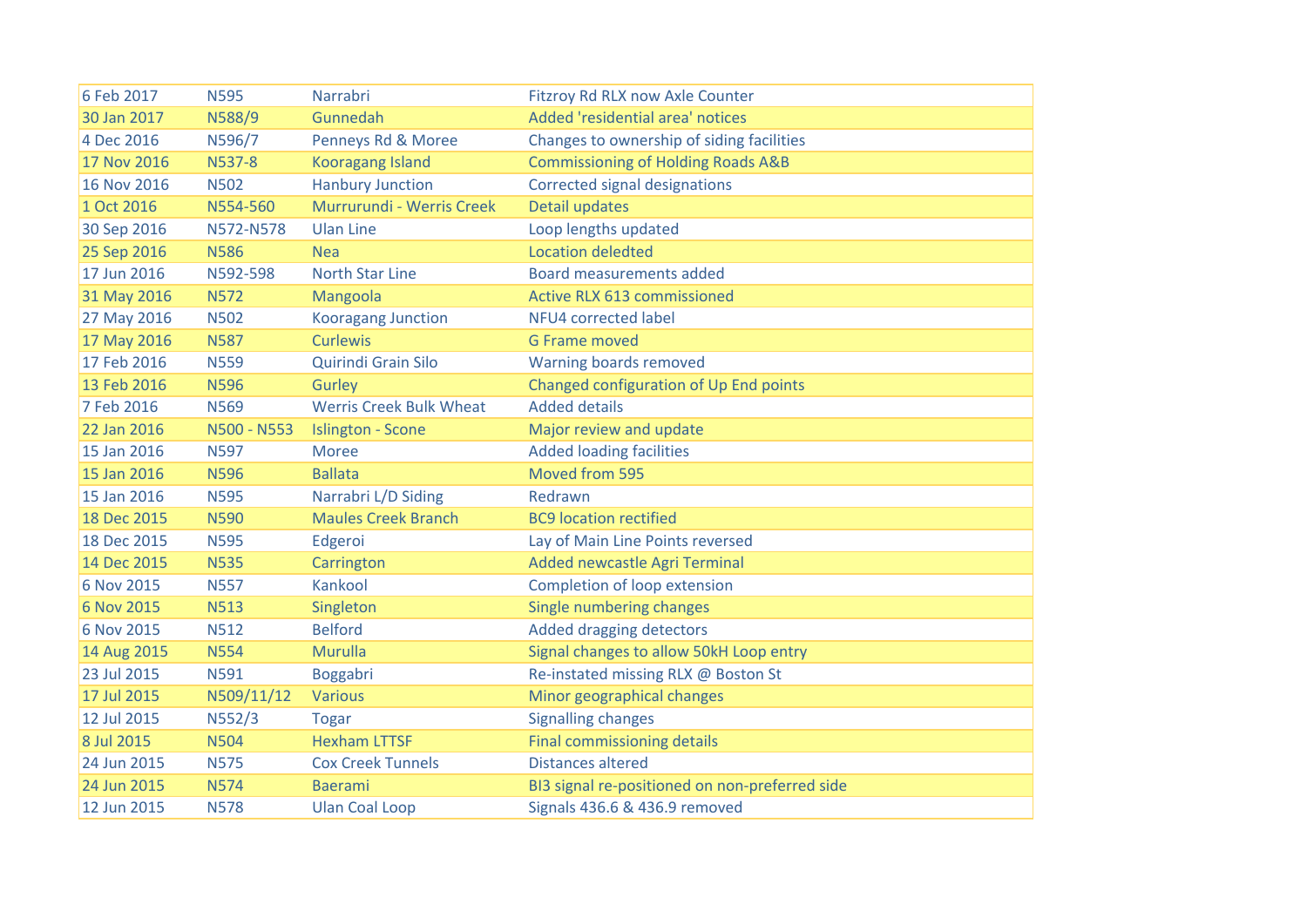| 12 Jun 2015 | <b>N588</b> | Gunnedah                           | Changes to shunt signals 8 & 11                                     |
|-------------|-------------|------------------------------------|---------------------------------------------------------------------|
| 12 Jun 2015 | <b>N597</b> | Moree South                        | New Active RLX at Tapscott Rd (658.027)                             |
| 14 May 2015 | N537,539    | <b>Kooragang Is</b>                | <b>NGIC access overpass commissioned</b>                            |
| 14 May 2015 | <b>N538</b> | <b>Kooragang Is</b>                | Removed weighbridge                                                 |
| 3 May 2015  | <b>N588</b> | Gunnedah                           | Altered label of signal GH2                                         |
| 1 May 2015  | <b>N511</b> | <b>Branxton</b>                    | <b>Frame B removed</b>                                              |
| 24 Apr 2015 | <b>N507</b> | Maitland                           | <b>Added Flood gates</b>                                            |
| 24 Mar 2015 | <b>N522</b> | <b>Greta TSF</b>                   | <b>Added ID of RLX</b>                                              |
| 24 Mar 2015 | <b>N520</b> | <b>Hehham Relief</b>               | <b>Added ID of RLX</b>                                              |
| 15 Mar 2015 | <b>N527</b> | Denman                             | New active RLX at 310.639                                           |
| 12 Mar 2015 | N590/1      | <b>Maules Creek Branch</b>         | <b>Complete commissioning</b>                                       |
| 28 Feb 2015 | N5597/8     | <b>Moree</b>                       | <b>Implementation of PTOS (Electronic) Train Order Working</b>      |
| 6 Feb 2015  | <b>N557</b> | Ardglen                            | Revised signal head depictions                                      |
| 4 Feb 2015  | <b>N553</b> | Scone                              | Revised signal head depictions                                      |
| 2 Feb 2015  | <b>N535</b> | <b>Bullock Island</b>              | Rearranged trackwork as installed                                   |
| 23 Jan 2015 | <b>N590</b> | <b>Maules Creek Branch</b>         | New drawing                                                         |
| 15 Jan 2015 | N591        | <b>Boggabri Coal</b>               | Maules Creek T/O in 'pre-commissioned' use, and other minor changes |
| 15 Jan 2015 | <b>N558</b> | <b>Chilcotts Creek</b>             | Point labels changed/added                                          |
| 15 Jan 2015 | <b>N592</b> | Narrabri Coal                      | Minor signal display changes                                        |
| 15 Jan 2015 | <b>N575</b> | <b>Cox's Creek</b>                 | Minor signal display changes                                        |
| 15 Nov 2014 | N588/9      | Gunnedah                           | <b>Upgraded yard signalling</b>                                     |
| 5 Nov 2014  | N504/520    | Hexham                             | New Up refuge Loops                                                 |
| 31 Oct 2014 | <b>N539</b> | <b>NGIC</b>                        | New gantry with sigs NG55,57,59                                     |
| 29 Oct 2014 | N591        | <b>Boggabri Coal</b>               | Added turn out for Maules Creek Project                             |
| 16 Oct 2014 | <b>N592</b> | Turrawan                           | <b>Changed signal aspects</b>                                       |
| 16 Oct 2014 | <b>N591</b> | Boggabri                           | <b>Added Cox's Creek etc</b>                                        |
| 16 Oct 2014 | <b>N588</b> | Gunnedah                           | Added up SL                                                         |
| 16 Oct 2014 | <b>N585</b> | <b>Breeza</b>                      | Corrected RLX at 431.730                                            |
| 16 Oct 2014 | <b>N585</b> | Gap                                | Re-positioned MLI X and signal 15-64                                |
| 26 Sep 2014 |             | N559 & N586 Bells Gate & Watermark | Corrected signal locations re Simultaneous entry                    |
| 26 Sep 2014 | N587, 8 & 9 | <b>Breeza -- Emerald</b>           | Corrected junction signals BOL direction                            |
| 15 Sep 2014 | <b>N539</b> | <b>NCIG Unloader</b>               | New sheet & changes to departure tracks                             |
| 15 Sep 2014 | <b>N537</b> | South Arm (NCIG) Junction          | Split into 2 sheets (see also N539)                                 |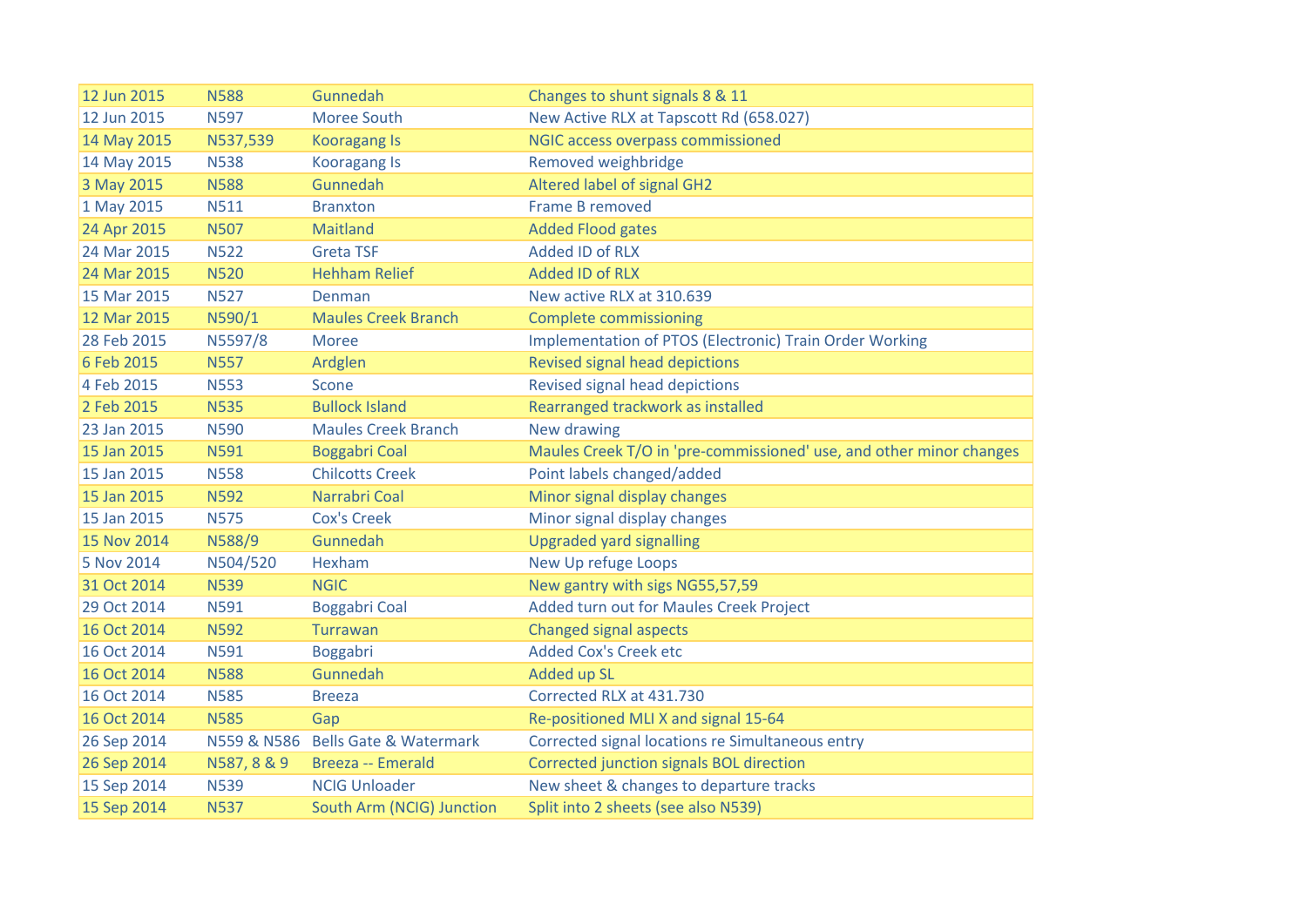| 15 Sep 2014 | <b>N538</b> | <b>Kooragang Island</b>      | New signalling on Arrival roads                          |
|-------------|-------------|------------------------------|----------------------------------------------------------|
| 15 Sep 2014 | <b>N504</b> | Hexham                       | Single changes preparatory to new Hexham Relief          |
| 13 Sep 2014 | <b>N537</b> | <b>Kooragang Island</b>      | <b>Shunt Limit Boards removed</b>                        |
| 13 Sep 2014 | N566-9      | <b>Werris Creek</b>          | Reverted Siganl prefixes to 15-                          |
| 13 Sep 2014 | <b>N523</b> | Scone                        | <b>Added Emergency Xings</b>                             |
| 13 Sep 2014 | <b>N522</b> | Aberdeen                     | <b>Removed Silo Road</b>                                 |
| 30 Aug 2014 | <b>N501</b> | Waratah                      | Changes to signals 20, 22 & 26                           |
| 27 Aug 2014 | <b>N574</b> | Kerrabee                     | KE10 Distant moved to non-preferred side                 |
| 17 Aug 2014 | <b>N575</b> | <b>Bylong</b>                | <b>Corrected Signal prefixes</b>                         |
| 8 Aug 2014  | N591        | <b>Boggabri</b>              | Removed Boggabri Wheat location & Bobbabri silo road     |
| 8 Aug 2014  | N502/3      | Sandgate                     | Minor signal display changes                             |
| 24 Jul 2014 | <b>N506</b> | <b>East Maitland</b>         | <b>Added missing station</b>                             |
| 20 Jun 2014 | N517/9      | Drayton Jcn                  | New Drayton Relief Road (an new drawing N518)            |
| 18 Jun 2014 | <b>N571</b> | <b>Bengalla</b>              | Corrected configuration of MK171                         |
| 12 Jun 2014 | <b>N553</b> | Scone                        | <b>Reconfiguration complete</b>                          |
| 21 May 2014 | <b>N597</b> | <b>Moree</b>                 | Active Xing protection added to level crossing @ 659.800 |
| 28 Apr 2014 | <b>N553</b> | Scone                        | Reconfigured "country" end of loop                       |
| 28 Apr 2014 | N501>504    | Islington Jcn >>>>           | Page numbering altered  501>500, 502>501, 503part>502    |
| 28 Apr 2014 | <b>N509</b> | Maitland                     | \$20B converted to Sping Wing Crossing point             |
| 12 Mar 2014 | <b>N537</b> | <b>NGIC</b>                  | Uncommissioned crossovers added                          |
| 31 Jan 2014 | <b>N507</b> | Maitland                     | Added missing catchpoint 406B                            |
| 26 Nov 2013 | <b>N578</b> | Ulan                         | Modified 07-14                                           |
| 12 Nov 2013 | <b>N538</b> | <b>Kooragang Island</b>      | Rearranged points 119 & 120                              |
| 1 Nov 2013  | <b>N510</b> | Allendale                    | EPO applied to signals 77, 79, 84 & 86                   |
| 28 Oct 2013 | N569 & 591  | Werris Ck & Boggabri Coal    | <b>Corrected distances</b>                               |
| 28 Oct 2013 | <b>N558</b> | <b>Braefield</b>             | <b>Corrected signal designations</b>                     |
| 16 Aug 2013 | <b>N566</b> | <b>Werris Creek</b>          | Signal WC (15) 34 was missing                            |
| 2 Aug 2013  | <b>N538</b> | <b>Kooragang Island</b>      | Xover 118 reversed direction                             |
| 11 Jun 2013 | <b>N515</b> | <b>Ravensworth Junction</b>  | <b>Changed Signal NJ4</b>                                |
| 22 May 2013 | <b>N531</b> | Port Waratah                 | Change of YL signs with changes to NC boundaries         |
| 22 May 2013 | N502-4      | Islington - Thorngate        | Change of YL signs with changes to NC boundaries         |
| 18 May 2013 | N531,537    | Port Waratah & Sandgate      | Change of YL signs with changes to NC boundaries         |
| 18 May 2013 | N502-4      | <b>Islington - Thorngate</b> | Change of YL signs with changes to NC boundaries         |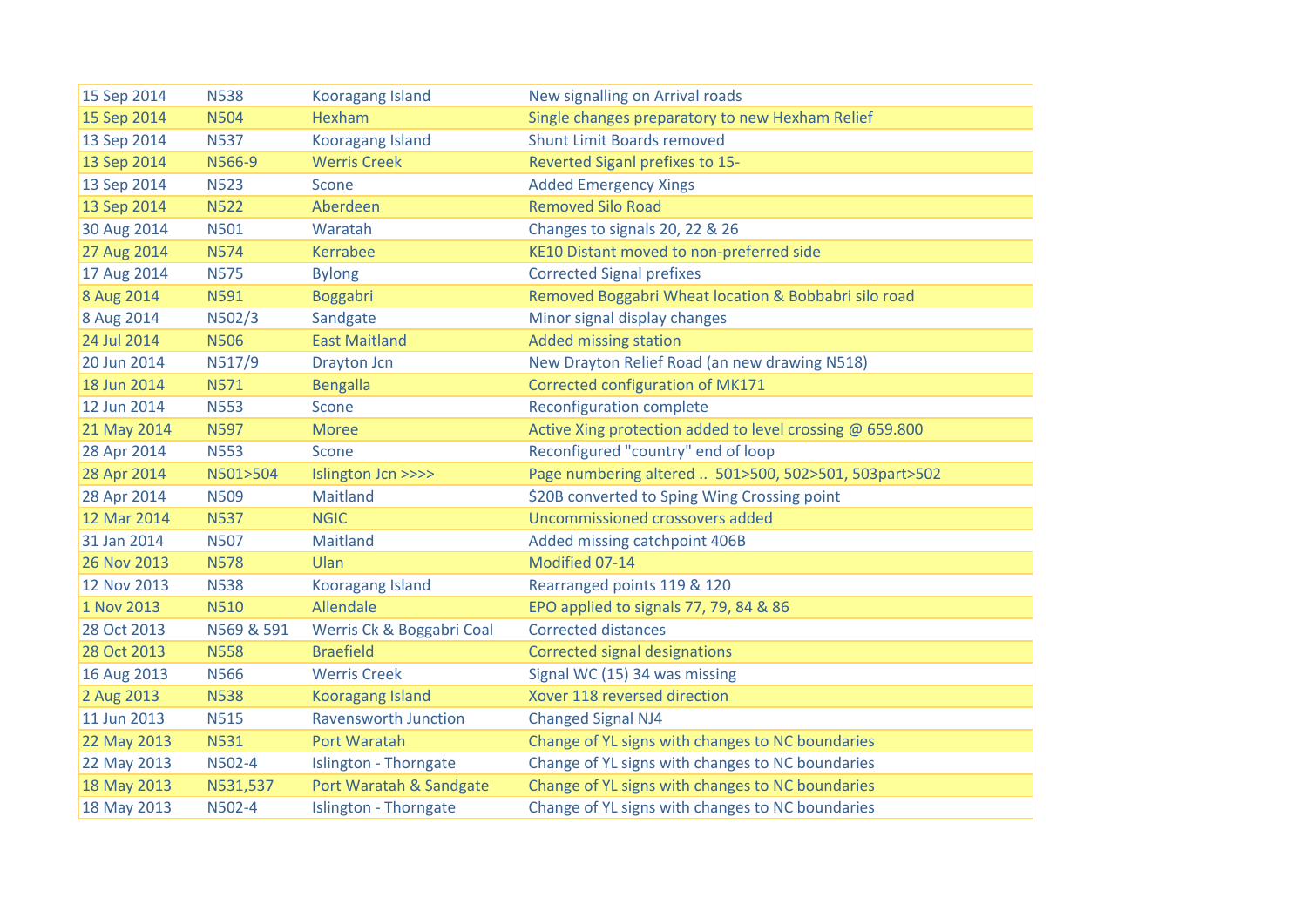| 11 May 2013 | <b>N525</b> | <b>Ravensworth Branch</b>   | Signals re-arranged                                |
|-------------|-------------|-----------------------------|----------------------------------------------------|
| 11 May 2013 | <b>N517</b> | <b>Drayton Junction</b>     | Points upgraded                                    |
| 11 May 2013 | <b>N515</b> | <b>Newdell Junction</b>     | New Ravensworth Branch connection                  |
| 11 May 2013 | <b>N538</b> | <b>Kooragang</b>            | New entry sign                                     |
| 8 May 2013  | <b>N535</b> | Port Waratah                | New X overs - Grain Arrival roads                  |
| 5 May 2013  | <b>N596</b> | Gurley                      | <b>Removed Catchpoint 3E</b>                       |
| 5 May 2013  | <b>N586</b> | Watermark                   | <b>Commissioning of new Loop</b>                   |
| 5 May 2013  | <b>N573</b> | Yarrawa                     | <b>Corrected signal YA10</b>                       |
| 5 Apr 2013  | <b>N558</b> | <b>Braefield</b>            | Corrected Signal no 12-12L                         |
| 27 Mar 2013 | <b>N591</b> | Boggabri                    | Loop now 1382m.                                    |
| 7 Mar 2013  | <b>N519</b> | <b>Muswellbrook</b>         | <b>Added MK166 Distant</b>                         |
| 7 Mar 2013  | N513/4      | Camberwell                  | Update the Nundah 3rd line commissioning           |
| 7 Mar 2013  | N509/10/11  | Maitland - Greta            | <b>Signal number correstions</b>                   |
| 4 Mar 2013  | <b>N515</b> | <b>Ravensworth Junction</b> | New Junction commissioned                          |
| 1 Mar 2013  | <b>N517</b> | <b>Drayton Junction</b>     | Junction development and signal changes            |
| 22 Feb 2013 | <b>N575</b> | <b>Bylong</b>               | <b>Commissioned Loop extension</b>                 |
| 18 Feb 2013 | <b>N523</b> | <b>Integra Coal</b>         | CL9 and sign added                                 |
| 12 Feb 2013 | <b>N513</b> | Singleton                   | Signal corrections each end of yard                |
| 8 Feb 2013  | <b>N542</b> | <b>Bulga Junction</b>       | Signal numbres corrected                           |
| 15 Jan 2013 | N554/5/7    | PagesCreek et.al            | <b>Signalling format corrections</b>               |
| 14 Dec 2012 | N502/503    | Hanbury                     | <b>Signalling corrections</b>                      |
| 7 Dec 2012  | N557/558    | <b>Chilcotts Creek</b>      | Loop commissioned                                  |
| 7 Dec 2012  | <b>N538</b> | <b>Kooragang Island</b>     | No. 4 Discharge commissioned                       |
| 22 Nov 2012 | <b>N511</b> | Greta-Branxton              | <b>Commissioning of Grerta TSF</b>                 |
| 22 Nov 2012 | <b>N522</b> | <b>Greta TSF</b>            | New drawing                                        |
| 17 Nov 2012 | N537/8      | <b>Kooragang Island</b>     | Further devlopment of Dump station 4               |
| 15 Nov 2012 | <b>N515</b> | <b>Newdell Jcn</b>          | New X over installed                               |
| 11 Nov 2012 | N509/10     | <b>Maitland - Branxton</b>  | Commissioning of Relief track (N509 - new drawing) |
| 26 Oct 2012 | <b>N577</b> | Wilpingjog                  | RLX no longer predictor. Roads across loop removed |
| 18 Oct 2012 | <b>N574</b> | Kerrebee                    | Maintenance siding added                           |
| 18 Oct 2012 | <b>N511</b> | <b>Branxton</b>             | Siding extended                                    |
| 26 Sep 2012 | <b>N577</b> | <b>Wilpinjong Loop</b>      | Signal numbers corrected                           |
| 26 Sep 2012 | <b>N576</b> | <b>Coggan Creek</b>         | <b>Distance changed</b>                            |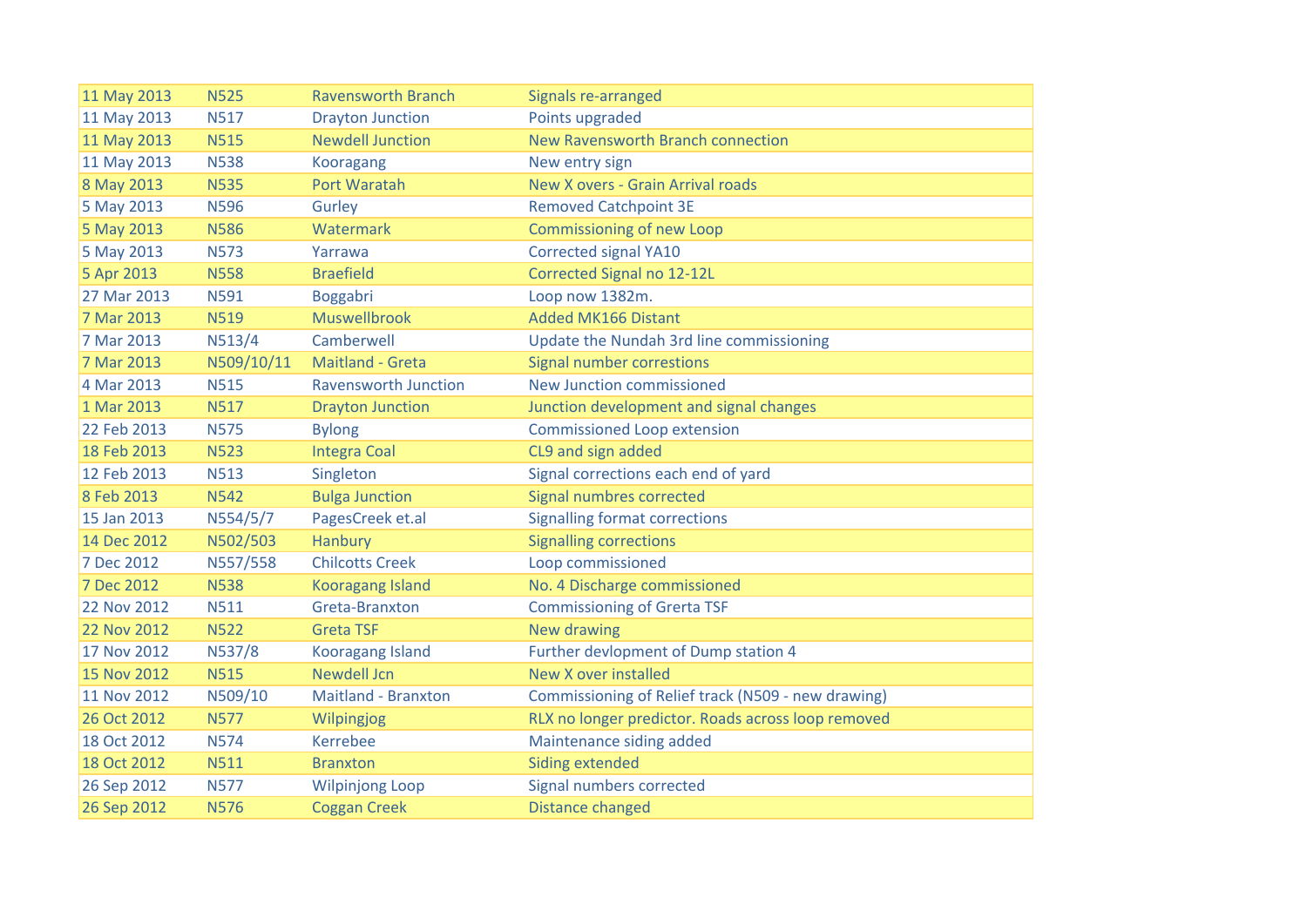| 26 Sep 2012 | <b>N573</b> | Yarrawa                 | <b>Minor changes</b>                                               |
|-------------|-------------|-------------------------|--------------------------------------------------------------------|
| 26 Sep 2012 | <b>N558</b> | <b>Willow Tree</b>      | Dn Dep signal numbers corrected                                    |
| 26 Sep 2012 | <b>N557</b> | Agdglen                 | Road name changed                                                  |
| 26 Sep 2012 | <b>N554</b> | <b>Blanford</b>         | Signal numbers corrected                                           |
| 26 Sep 2012 | <b>N519</b> | Muswellbrook            | Points 86 corrected                                                |
| 26 Sep 2012 | <b>N513</b> | Singleton               | Down Dep signal numbers corrected                                  |
| 17 Sep 2012 | <b>N589</b> | <b>Gunnedah Coal</b>    | <b>Removed Gunnedah Colliery Loader</b>                            |
| 17 Sep 2012 | <b>N567</b> | <b>Werris Creek</b>     | Altered signal WC (15) 37                                          |
| 17 Sep 2012 | <b>N566</b> | <b>Werris Creek</b>     | Altered signal WC (15) 32                                          |
| 15-Sep-12   | N557/8      | Kankool / Willow Tree   | Signal changes to 10-11M&L, 11-12M&L                               |
| 12 Sep 2012 | <b>N534</b> | Port Waratah            | Xovers between departures roads changed                            |
| 24 Aug 2012 | <b>N558</b> | <b>Chilcotts Creek</b>  | <b>New Turnouts installed</b>                                      |
| 13 Aug 2012 | <b>N513</b> | Singleton               | Outer Home signal 150.4 was missing                                |
| 3 Aug 2012  | <b>N510</b> | Lochinvar               | <b>Closure of Station Lane RLX</b>                                 |
| 1 Aug 2012  | <b>N515</b> | <b>Newdell Junction</b> | New T/O on downn                                                   |
| 1 Aug 2012  | N513/4      | Camberwell              | T/Os for new Up relief                                             |
| 1 Aug 2012  | N511/2      | <b>Branxton</b>         | Commissioning of third track (Up relief)                           |
| 29 Jul 2012 | <b>N510</b> | Allendale               | New T/O for Up relief                                              |
| 23 Jul 2012 | <b>N538</b> | Koorangang island       | Development of #4 dump station                                     |
| 18 Jul 2012 | <b>N575</b> | <b>Bylong</b>           | Extension of loop - new t/o installed                              |
| 13 Jul 2012 | N554, 557   | <b>Pages River</b>      | Commissioning of new loop                                          |
| 10 Jul 2012 | <b>N514</b> | <b>Glennies Creek</b>   | MN4 missing                                                        |
| 27 Jun 2012 | N532, 535   | <b>Bullock Island</b>   | New sinage on arrival roads                                        |
| 8 Jun 2012  | N557/8      | <b>Chilcotts Creek</b>  | Page rearrangements for new loops under construction               |
| 8 Jun 2012  | <b>N537</b> | <b>NCIG</b>             | #2 unloader commissioned                                           |
| 4 Jun 2012  | <b>N588</b> | Gunnedah                | 54 points number corrected                                         |
| 4 Jun 2012  | <b>N591</b> | Boggabri                | Frame numbers revised                                              |
| 4 Jun 2012  | <b>N597</b> | <b>Moree Silo</b>       | Frame numbers revised                                              |
| 29 May 2012 | N504/505    | Hexmam                  | Commissioning of new Hexham Relief loop                            |
| 11 May 2011 | <b>N507</b> | Maitland                | New repeaters 211 & 213. Chanes to 201, 203                        |
| 11 May 2012 | <b>N526</b> | <b>Drayton</b>          | New signs and signal changes                                       |
| 7 May 2012  | N513/523    | Campberwell             | Commissioned new Xover and Loop entry ref Numdah 3rd track project |
| 7 May 2012  | <b>N581</b> | <b>Gulgong</b>          | Removed frame D and Xover                                          |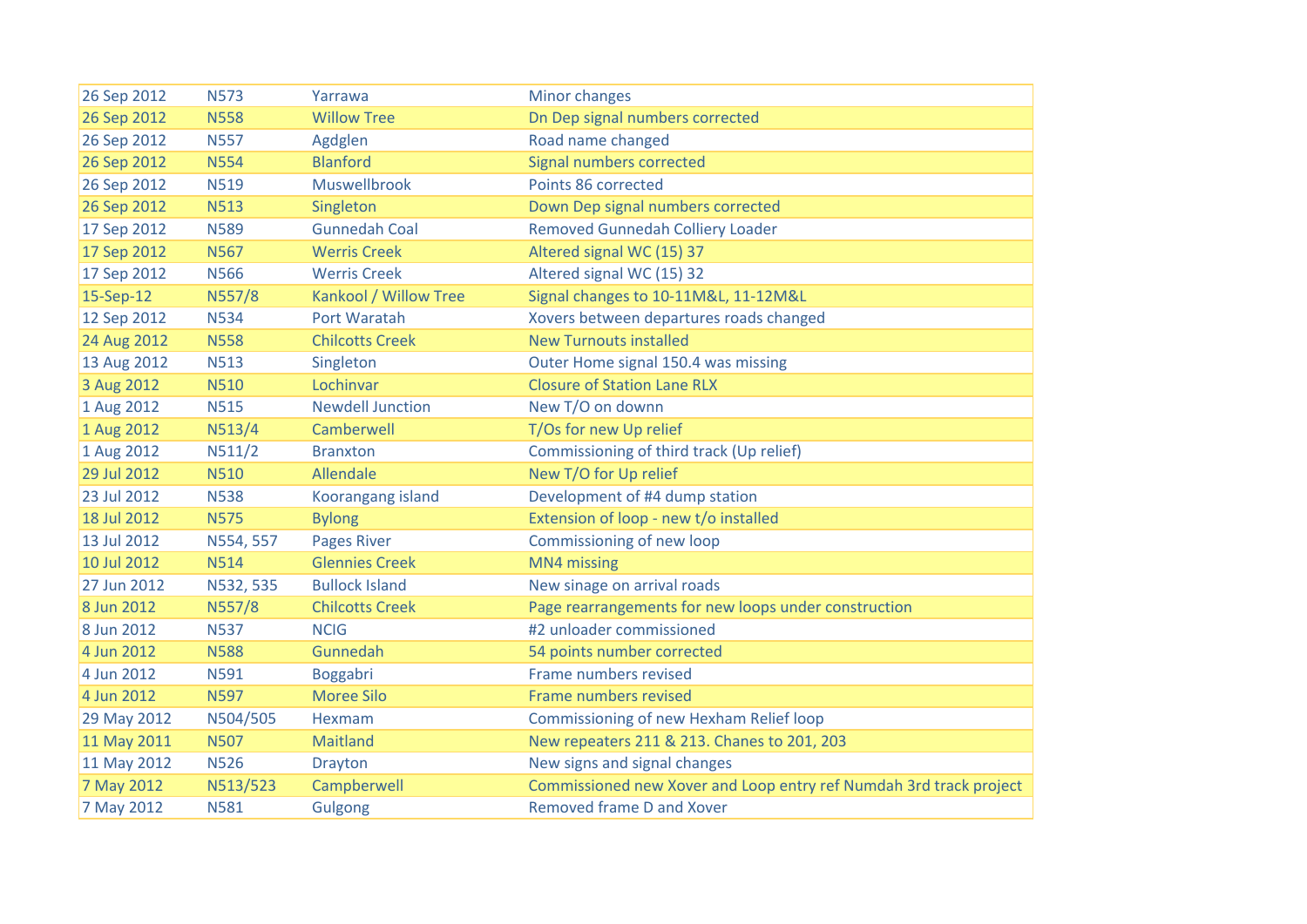| 7 May 2012  | <b>N538</b> | <b>Kooangang</b>               | New turnouts in preparation fro unloader #4                                      |  |
|-------------|-------------|--------------------------------|----------------------------------------------------------------------------------|--|
| 3 May 2012  | N510/511    | Greta                          | <b>Commissioning of new Greta TSF access</b>                                     |  |
| 2 May 2012  | <b>N577</b> | <b>Pages Creek</b>             | <b>New TOs installed</b>                                                         |  |
| 2 May 2012  | <b>N511</b> | <b>Branxton</b>                | LX @ 218.02 removed and new TO installed towards 3rd track                       |  |
| 16 Apr 2012 | <b>N511</b> | <b>Branxton</b>                | <b>Shortened siding</b>                                                          |  |
| 16 Apr 2012 | N578/581    | <b>Ulan-Gulgong</b>            | <b>Extended CTC to Gulgong</b>                                                   |  |
| 13 Apr 2012 | <b>N578</b> | Ulan                           | <b>New Xstrata fuelling</b>                                                      |  |
| 13 Apr 2012 | <b>N543</b> | <b>Bulga</b>                   | <b>New Xstrata fuelling</b>                                                      |  |
| 13 Apr 2012 | <b>N524</b> | Mt Owen                        | <b>New Xstrata fuelling</b>                                                      |  |
| 9 Mar 2012  | N554/7/8    | <b>Pages Creek</b>             | Start construction Pages Creek Loop (N557 new sheet)                             |  |
| 7 Mar 2012  | <b>N523</b> | <b>Camberwell Coal</b>         | <b>3rd Track project</b>                                                         |  |
| 7 Mar 2012  | <b>N514</b> | <b>Nundah</b>                  | <b>3rd Track project</b>                                                         |  |
| 7 Mar 2012  | <b>N513</b> | Camberwell Jcn                 | New drawing sheet                                                                |  |
| 7 Mar 2012  | <b>N506</b> | Metford                        | New trackside measuring equip                                                    |  |
| 7 Mar 2012  | <b>N504</b> | Hexam                          | <b>New Signal Gantry</b>                                                         |  |
| 24 Feb 2012 | <b>N588</b> | Gunnedah                       | Frame G and Xover removed                                                        |  |
| 24 Feb 2012 | <b>N511</b> | <b>Branxton</b>                | Main line poits for Greta TSF installed                                          |  |
| 2 Feb 2012  | <b>N504</b> | Hexam                          | Points installed for new Hexam Refuge Loop                                       |  |
| 11 Jan 2012 | various     | network                        | Changes throughout to reflect lease change of CRN from ARTC to JHR (eff 16/1/12) |  |
| 11 Jan 2012 | <b>N512</b> | <b>Belford</b>                 | RLX replaced by bridge                                                           |  |
| 28 Nov 2011 | <b>N592</b> | Narrabri Coal                  | <b>Track and signage alterations</b>                                             |  |
| 16 Nov 2011 | <b>N537</b> | <b>NCIG</b>                    | 2nd loader added                                                                 |  |
| 6 Nov 2011  | <b>N560</b> | Quipolly                       | New drawing - Quipolly moved from N559                                           |  |
| 6 Nov 2011  | <b>N559</b> | <b>Bells Gate</b>              | New Loop under construction                                                      |  |
| 2 Nov 2011  | <b>N454</b> | <b>Dubbo</b>                   | Reconfigured shunt signals 36 & 38                                               |  |
| 2 Nov 2011  | N569/N585   | <b>Burilda</b>                 | Commissioned new loop                                                            |  |
| 3 Sept 2011 | <b>N525</b> | <b>Hunter Valley Unloaders</b> | <b>Added Telemetry channels</b>                                                  |  |
| 3 Sept 2011 | N524, 525   | Mt Owen                        | <b>Added landmark</b>                                                            |  |
| 3 Sept 2011 | N541-544    | <b>Mt Thorley Branch</b>       | <b>Corrected terminal names</b>                                                  |  |
| 3 Sept 2011 | N532, 537   | Pt Waratah - Kooragang         | Minor changes to unpoader signalling                                             |  |
| 31 Aug 2011 | <b>N517</b> | Antiene                        | Details of Coal Loop Branches changed                                            |  |
| 31 Aug 2011 | <b>N515</b> | <b>Newdell Junction</b>        | Details of Coal Loop Branch changed                                              |  |
| 31 Aug 2011 | <b>N515</b> | <b>Ashton Coal</b>             | <b>Details of Coal Loop added</b>                                                |  |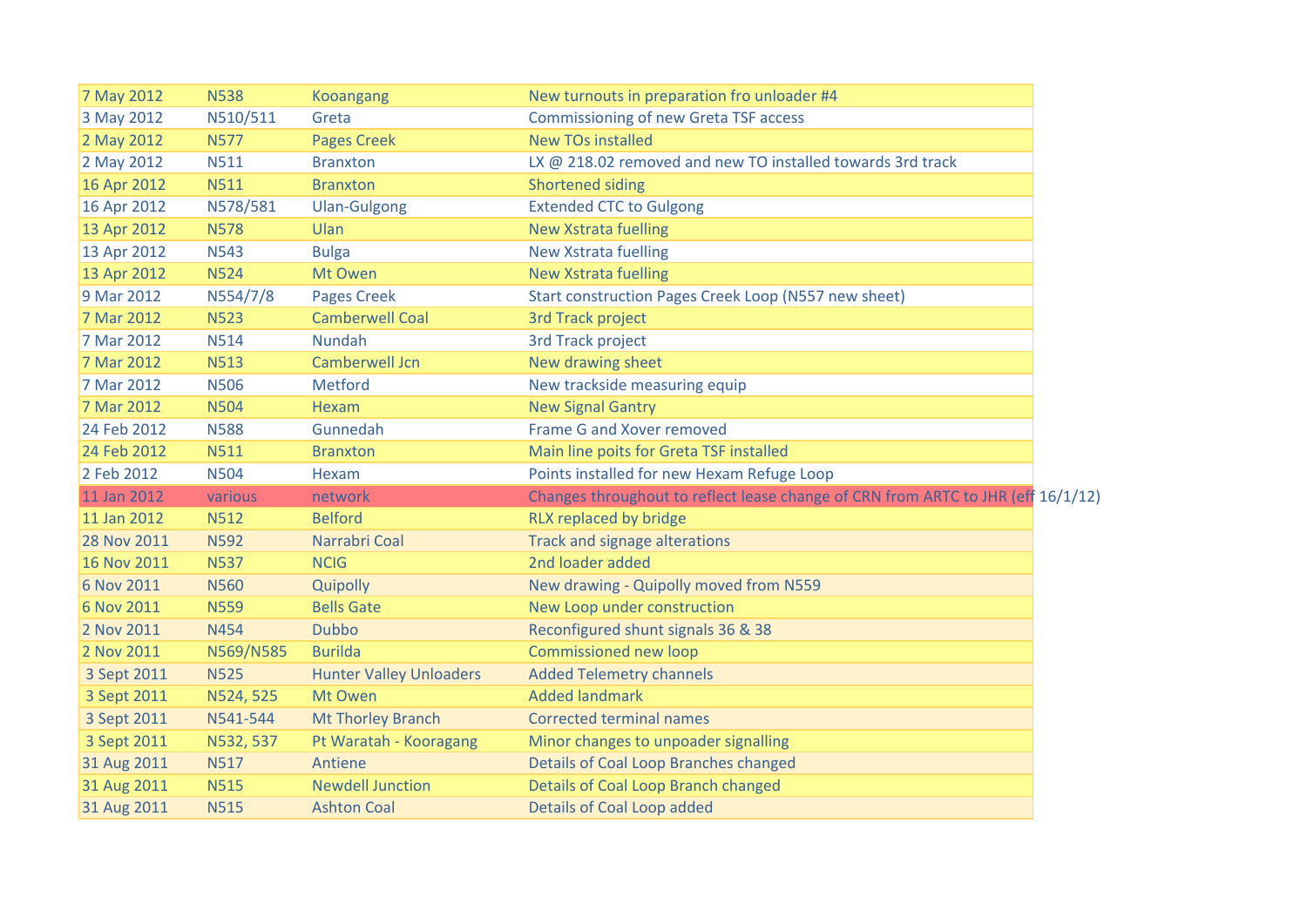| 31 Aug 2011 | <b>N514</b> | <b>Glennies Creek</b>         | Details of Coal Loop Branch added           |
|-------------|-------------|-------------------------------|---------------------------------------------|
| 31 Aug 2011 | <b>N514</b> | Camberwell Jcn                | Details of Coal Loop Branch added           |
| 31 Aug 2011 | <b>N512</b> | Whittingham                   | Details of Mt Thorley Branch changed        |
| 31 Aug 2011 | <b>N505</b> | Thornton                      | <b>Details of Coal Loop Branch added</b>    |
| 31 Aug 2011 | <b>N551</b> | <b>Dartbrook</b>              | <b>Coal Loop Added</b>                      |
| 31 Aug 2011 | N541-544    | <b>Mt Thorley Branch</b>      | <b>Coal Loops Added</b>                     |
| 31 Aug 2011 | N521-527    | <b>Lower Hunter</b>           | <b>Coal Loops Added</b>                     |
| 5 Aug 2011  | <b>N576</b> | <b>Coggan Creek</b>           | Added active RLX 610                        |
| 30 Jul 2011 | N568-9      | <b>Werris Creek</b>           | <b>Repositioned signal 15-54</b>            |
| 29 Jul 2011 | <b>N571</b> | <b>Bengalla Loop</b>          | Commissioned new loop                       |
| 29 Jul 2011 | <b>N551</b> | Koolbury                      | <b>Commissioned new loop</b>                |
| 29 Jul 2011 | <b>N519</b> | <b>Muswellbrook</b>           | Signal changes at down end of yard          |
| 8 Jul 2011  | <b>N554</b> | Murrurindi                    | T/Os E & H removed                          |
| 23 Jun 2011 | <b>N515</b> | <b>Newdell Junction</b>       | Added signal NJ24 and corrected NJ8         |
| 21 May 2011 | <b>N504</b> | Hexham                        | <b>Commissioning XO 104</b>                 |
| 17 May 2011 | <b>N537</b> | <b>Kooragang Island South</b> | 2nd loader development                      |
| 7 May 2011  | <b>N572</b> | Mangoola Loop                 | <b>Added missing signal MA11</b>            |
| 7 May 2011  | <b>N514</b> | Singleton                     | Added missing signal 148.7                  |
| 28 Apr 2011 | <b>N577</b> | Wilpinjong                    | Commissioned new loop                       |
| 28 Apr 2011 | <b>N576</b> | <b>Coggan Creek</b>           | New sheet (sheet expansion)                 |
| 8 Mar 2011  | <b>N512</b> | Greta-Minibah                 | <b>Signalling changes</b>                   |
| 8 Mar 2011  | <b>N511</b> | Greta-Minibah                 | <b>Signalling changes</b>                   |
| 8 Mar 2011  | <b>N510</b> | Greta-Minibah                 | <b>Signalling changes</b>                   |
| 3 Mar 2011  | <b>N535</b> | <b>Bullock Island</b>         | <b>Commissioned Crossover H</b>             |
| 3 Mar 2011  | <b>N504</b> | Hexham                        | New X Over 104 - Not yet commissioned       |
| 3 Mar 2011  | <b>N501</b> | <b>Islington Junction</b>     | Corrected interface distance                |
| 23 Feb 2011 | <b>N572</b> | <b>Bengalla</b>               | Preparations for new Bengalla Loop          |
| 23 Feb 2011 | <b>N571</b> | <b>Bengalla</b>               | Preparations for new Bengalla Loop          |
| 23 Feb 2011 | <b>N519</b> | <b>Muswellbrook</b>           | Preparations for new Bengalla Loop          |
| 15 Feb 2011 | <b>N551</b> | Koolbury                      | <b>Construction of new loop</b>             |
| 15 Feb 2011 | <b>N552</b> | Aberdeen                      | <b>Split drawing</b>                        |
| 17 Jan 2011 | <b>N533</b> | Port Waratah                  | Morandoo Sidings - ownership change to ARTC |
| 11 Dec 2010 | <b>N581</b> | <b>Dunedoo</b>                | <b>Added Enginers siding</b>                |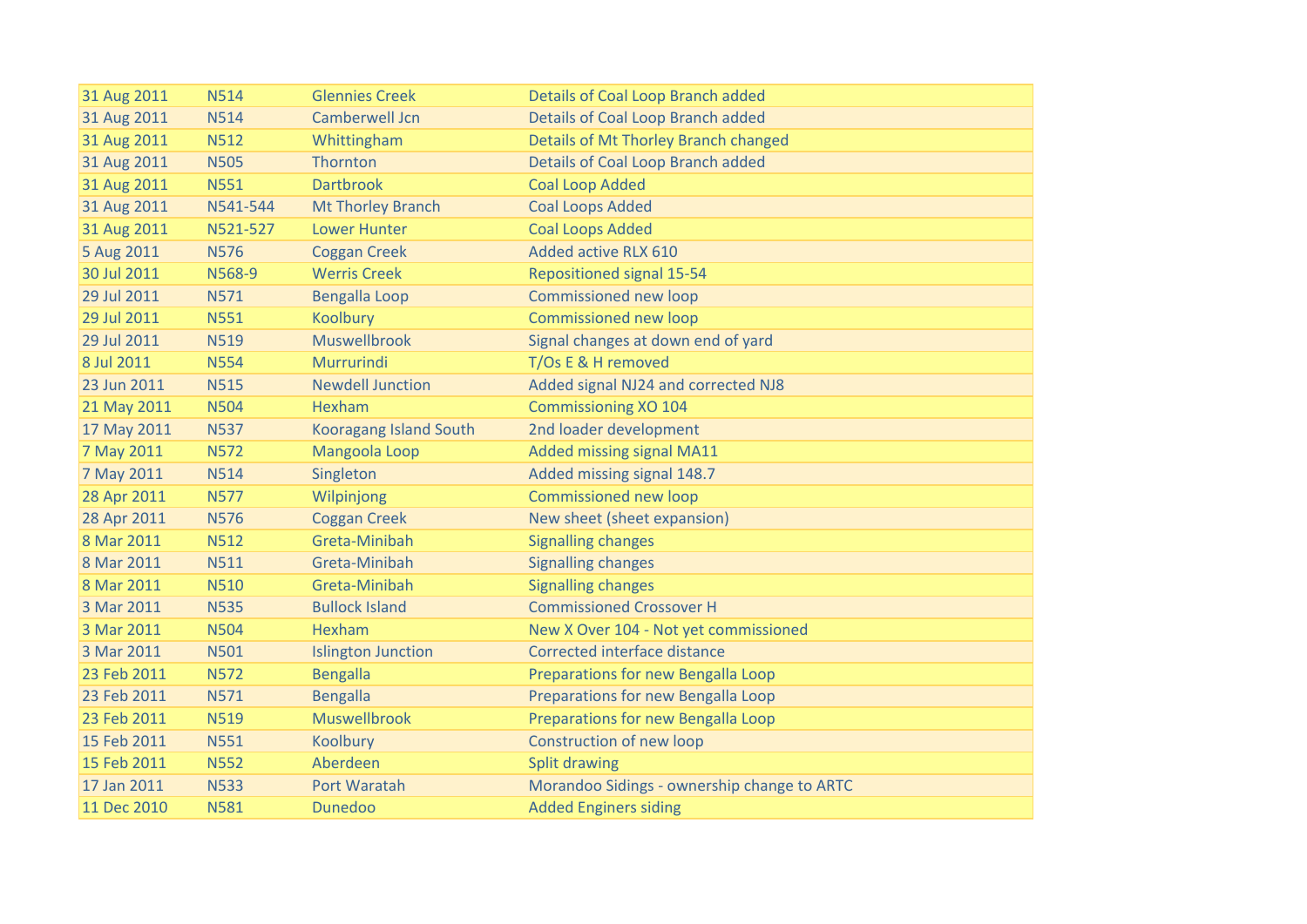| 11 Dec 2010        | <b>N517</b>         | <b>Newdell Junction</b>         | Modified signal numbers                                             |
|--------------------|---------------------|---------------------------------|---------------------------------------------------------------------|
| 11 Dec 2010        | <b>N515</b>         | <b>Newdell Junction</b>         | Modified signal numbers                                             |
| 11 Dec 2010        | <b>N502</b>         | Waratah                         | Sig C102.8 is suspended                                             |
| 10 Dec 2010        | <b>N567</b>         | <b>Werris Creek</b>             | Minor layout changes                                                |
| 10 Dec 2010        | <b>N566</b>         | <b>Werris Creek</b>             | Minor layout changes                                                |
| 15 Nov 2010        |                     | Drawing numbers 508-513 altered | Changes to allow for expansion with proposed development            |
|                    |                     |                                 |                                                                     |
| 11 Nov 2010        | <b>N572</b>         | Mangoola Coal                   | New Coal loop commissioned                                          |
| 11 Nov 2010        | <b>N538</b>         | <b>Kooragang Island</b>         | Fueling on #3 road                                                  |
| <b>11 Nov 2010</b> |                     | Drawing numbers 551-581 altered | Changes to allow for expansion with proposed development            |
|                    |                     |                                 |                                                                     |
| 2 Nov 2010         | <b>N532</b>         | Port Waratah complex            | Road designations added                                             |
| 2 Nov 2010         | <b>N531</b>         | Port Waratah complex            | Road designations altered                                           |
| 2 Nov 2010         | <b>N555</b>         | Quirinda                        | Points designation corrected                                        |
| 2 Nov 2010         | <b>N554</b>         | Kankool                         | Catch Point 53 added                                                |
| 2 Nov 2010         | <b>N553</b>         | Murrurundi                      | Down sidings o.o.s                                                  |
| 2 Nov 2010         | <b>N513</b>         | Muswellbrook                    | <b>Signal designations corrected</b>                                |
| 2 Nov 2010         | <b>N574</b>         | <b>Coggan Creek</b>             | Frame F not A                                                       |
| 2 Nov 2010         | <b>N572</b>         | Kerrabee                        | <b>Siding removed</b>                                               |
| 2 Nov 2010         | <b>N571</b>         | Denman                          | <b>Siding removed</b>                                               |
| 29 Oct 2010        | <b>N552</b>         | Parkville                       | Loop extension                                                      |
| 29 Oct 2010        | N501-505            | <b>Islington -East Maitland</b> | Signal & Point designations corrected                               |
| 25 Oct 2010        | <b>N537</b>         | <b>Kooragang Island</b>         | <b>Added Shunt limits</b>                                           |
| 15 Oct 2010        | N537-538            | <b>Kooragang Island</b>         | <b>New Drawings</b>                                                 |
| 10 Oct 2010        | N531-526            | Port Waratah complex            | <b>New Drawings</b>                                                 |
| 10 Oct 2010        | N501/2              | <b>Schockey St Jcn</b>          | <b>Added links</b>                                                  |
| 5 Oct 2010         | <b>N507</b>         | Maitland                        | Corrected signal designations & moved HBD                           |
| 27 Sep 2010        | <b>N541</b>         | <b>Mt Tornley Branch</b>        | Sheet number change - was N531                                      |
| 14 Jul 2010        | <b>All drawings</b> |                                 | Major review of all active RLX and ID numbers. Changes as required. |
|                    | with an active      |                                 | Listed below - 1 drawing with RLX added                             |
| 14 Jul 2010        | <b>N558</b>         | <b>Werris Creek</b>             | Added missing RLX at Werris St                                      |
| 18 Jun 2010        | <b>N555</b>         | Quilopyy                        | New Active RLX @ 401 873                                            |
| 18 Jun 2010        | <b>N556</b>         | <b>Werris Creek</b>             | <b>Added Sig WC34</b>                                               |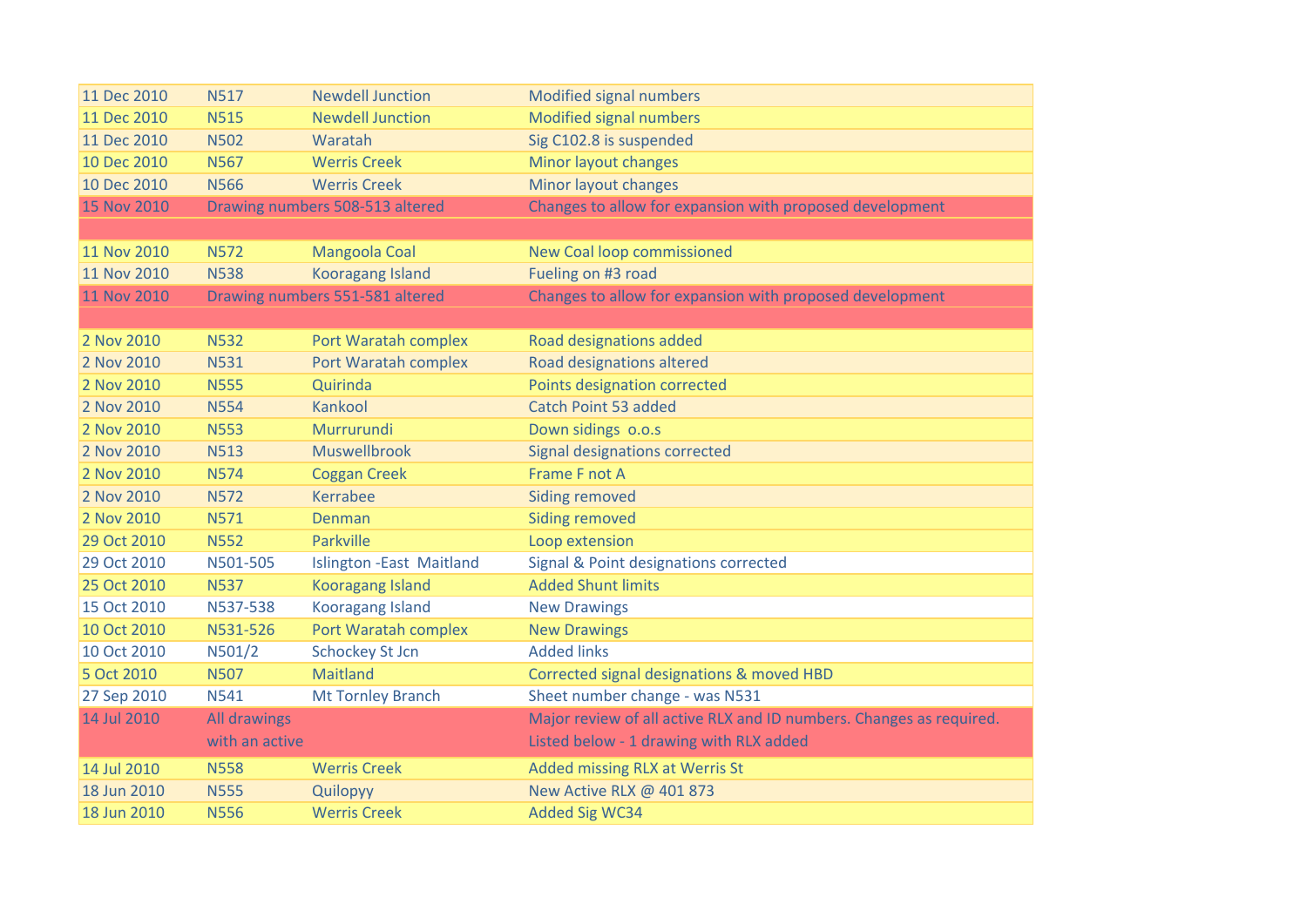| 26 May 2010 | <b>N571</b> | Yarrawa                   | New loop under construction                                       |
|-------------|-------------|---------------------------|-------------------------------------------------------------------|
| 18 May 2010 | <b>N509</b> | Minimbah                  | <b>New Up Relief Line</b>                                         |
| 18 May 2010 | <b>N511</b> | <b>Newdell Junction</b>   | Minor changes                                                     |
| 18 May 2010 | <b>N554</b> | Kankool                   | New Active RLX @ Glenyalla Rd                                     |
| 18 May 2010 | <b>N559</b> | Gap                       | New Active RLX @ Gap Rd                                           |
| 10 Apr 2010 | <b>N503</b> | Hexam                     | 'Distance number' added to controlled signals still displaying it |
| 10 Apr 2010 | <b>N504</b> | Hexam                     | 'Distance number' added to controlled signals still displaying it |
| 10 Apr 2010 | <b>N506</b> | <b>High Street</b>        | Signal numbers corrected                                          |
| 10 Apr 2010 | <b>N511</b> | <b>Newdell Junbction</b>  | 'Distance number' added to controlled signals still displaying it |
| 10 Apr 2010 | <b>N512</b> | <b>Drayton Junction</b>   | 'Distance number' added to controlled signals still displaying it |
| 10 Apr 2010 | <b>N513</b> | Muswellbrook              | Corrected signal number MK171                                     |
| 10 Apr 2010 | <b>N531</b> | <b>Saxonvale Junction</b> | <b>Corrected signal numbers</b>                                   |
| 10 Apr 2010 | <b>N556</b> | <b>Werris Creek</b>       | Added note re 'WC' vs '15' prefixes to signal numbers             |
| 10 Apr 2010 | <b>N557</b> | <b>Werris Creek</b>       | Added note re 'WC' vs '15' prefixes to signal numbers             |
| 10 Apr 2010 | <b>N558</b> | <b>Werris Creek</b>       | Added note re 'WC' vs '15' prefixes to signal numbers             |
| 10 Apr 2010 | <b>N559</b> | <b>Werris Creek</b>       | Added note re 'WC' vs '15' prefixes to signal numbers             |
| 26 Mar 2010 | <b>N574</b> | Wollar                    | New RLX @ 415.115                                                 |
| 26 Mar 2010 | <b>N571</b> | Denman                    | New RLX @ 313.460 & 321.857                                       |
| 6 Mar 2010  | <b>N552</b> | Scone                     | Frame B and siding removed                                        |
| 4 Mar 2010  | <b>N531</b> | Whittingham               | <b>Preparations for Minibah 3rd track</b>                         |
| 4 Mar 2010  | <b>N508</b> | <b>Branxton</b>           | <b>Preparations for Minibah 3rd track</b>                         |
| 4 Mar 2010  | <b>N509</b> | Minibah                   | <b>Preparations for Minibah 3rd track</b>                         |
| 4 Mar 2010  | <b>N510</b> | Whittingham               | <b>Preparations for Minibah 3rd track</b>                         |
| 2 Mar 2010  | <b>N574</b> | Wilpinjong                | <b>New Ulan Road RLX</b>                                          |
| 21 Jan 2010 | <b>N508</b> | <b>Branxton</b>           | <b>Corrected RLX chainage</b>                                     |
| 14 Dec 2009 | <b>N573</b> | Murrumbo                  | New Loop commissioned                                             |
| 11 Dec 2009 | <b>N575</b> | Ulan                      | <b>New Moolarbeen Coal Loop</b>                                   |
| 29 Nov 2009 | <b>N572</b> | <b>Baerami</b>            | <b>New Loop commissioned</b>                                      |
| 18 Nov 2009 | <b>N554</b> | <b>Braefield</b>          | New loop installed                                                |
| 16 Nov 2009 | <b>N552</b> | <b>Scone</b>              | <b>Remove Frame F</b>                                             |
| 18 Oct 2009 | <b>N554</b> | <b>Braefield</b>          | <b>Signal locations changed</b>                                   |
| 7 Aug 2009  | <b>N513</b> | Muswelbrook               | Major yard upgrade & signal renumbering                           |
| 7 Aug 2009  | <b>N571</b> | <b>Bengalla</b>           | Signal & point renumbering (part Muswellbrook yard)               |